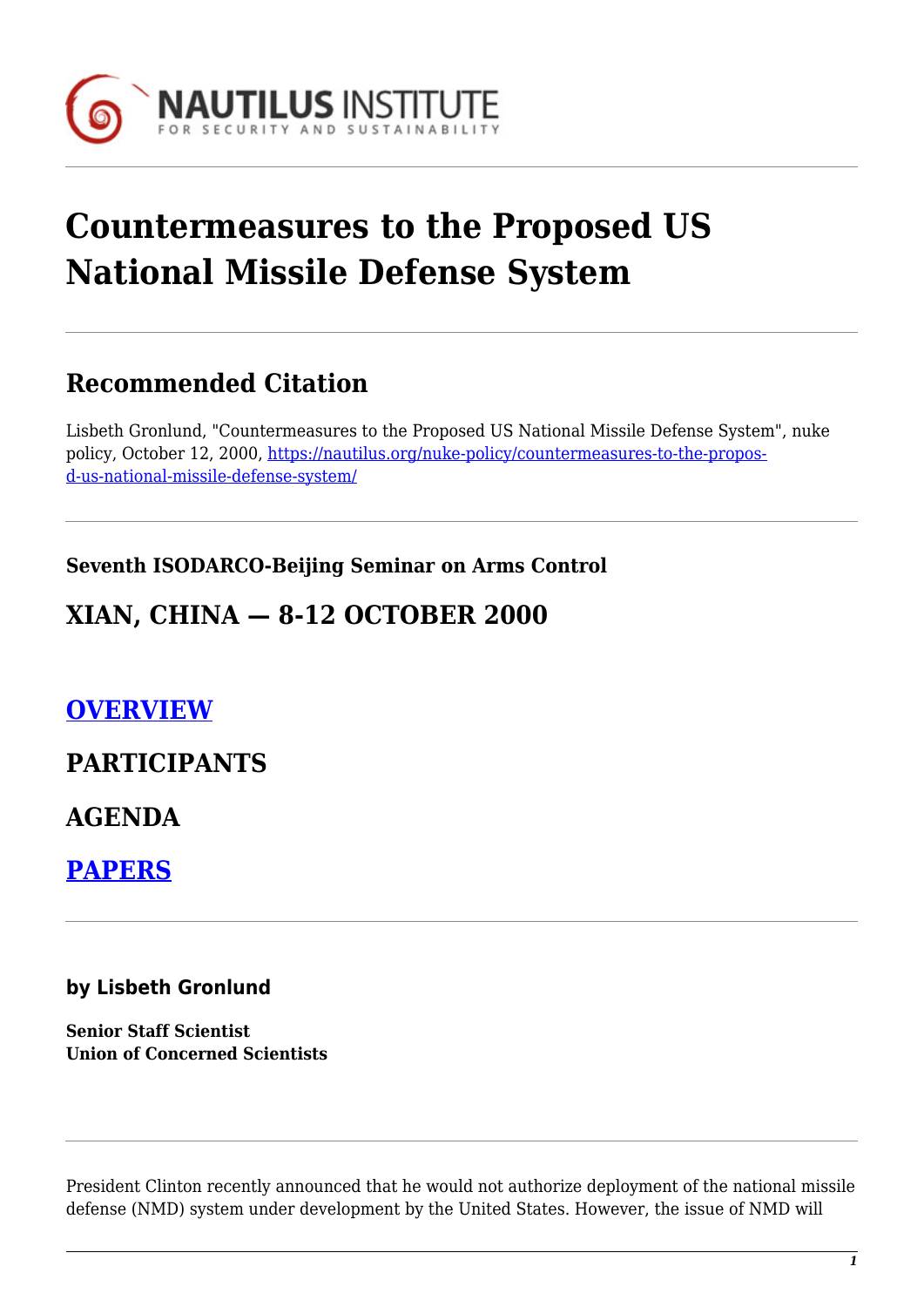remain on the agenda for the next administration.

If the next President does decide to proceed with deployment of an NMD system, that system may differ somewhat from the one currently under development. The United States could take a totally different approach by developing a boost-phase defense, designed to intercept attacking missiles during their boost phase. However, if the United States continues to develop an NMD system designed to intercept missiles in the mid-course of their trajectory, it will necessarily operate in the same basic way as the one the Clinton administration has been developing. Any mid-course system, regardless of whether the interceptors are ground-based or sea-based, would use infrared-homing, hit-to-kill interceptors guided by ground-based radars and space-based infrared sensors, as would the system currently under development. Thus, for specificity, I will focus on the mid-course NMD system currently under development

Operational Effectiveness Will the NMD system that the United States is developing work against the threat it is intended to defend against? According to the US government, the system is designed to defend against attacks of up to tens of long-range ballistic missiles launched by emerging missile states that might acquire such missiles in the future.

The effectiveness of the NMD system would depend in large part on the "countermeasures" that an attacker could take to counter the defense by confusing or overwhelming it. In his September 1 announcement that he would not authorize deployment of a national missile defense, President Clinton correctly stated that there remain "questions to be resolved about the ability of the system to deal with countermeasures."

It is the task of the US Defense Intelligence Agency to define the characteristics of the threat that a US weapons system under development must contend with, and this threat definition is usually based on intelligence data gathered by satellites, humans, and other sources. However, there may be no such intelligence information about the countermeasure programs of emerging missile states.

The July 1998 Report of the Rumsfeld Commission to Assess the Ballistic Missile Threat to the United States (more commonly known as the Rumsfeld Commission, after its chair Donald Rumsfeld) called attention to two important issues about threat analysis. First, the report noted that the absence of evidence is not evidence of absence— that is, the failure of the US intelligence community to detect direct evidence of weapons development does not necessarily mean that such development is not taking place. Second, given the possibility of non- observable development activities, a threat analysis must assess what weapons a country is capable of developing, given its technical sophistication.

A panel of eleven independent physicists and engineers, of which I was a member, applied this methodology to understanding what countermeasures would be available to a country able to develop a long-range ballistic missile to attack the United States. Our premise was that missile and countermeasure capabilities would be consistent with each other. The panel, which included scientists with considerable experience on ballistic missile defense and countermeasures issues, produced a detailed report—Countermeasures: A Technical Evaluation of the Operational Effectiveness of the Planned US National Missile Defense System.

The first publicly available document to discuss countermeasures that might be available to emerging missile states was the September 1999 National Intelligence Estimate on the Ballistic Missile Threat to the United States, which is a consensus document of the US intelligence agencies. This document noted that such states could use "readily available" technology to develop countermeasures and could do so "by the time they flight test their missiles."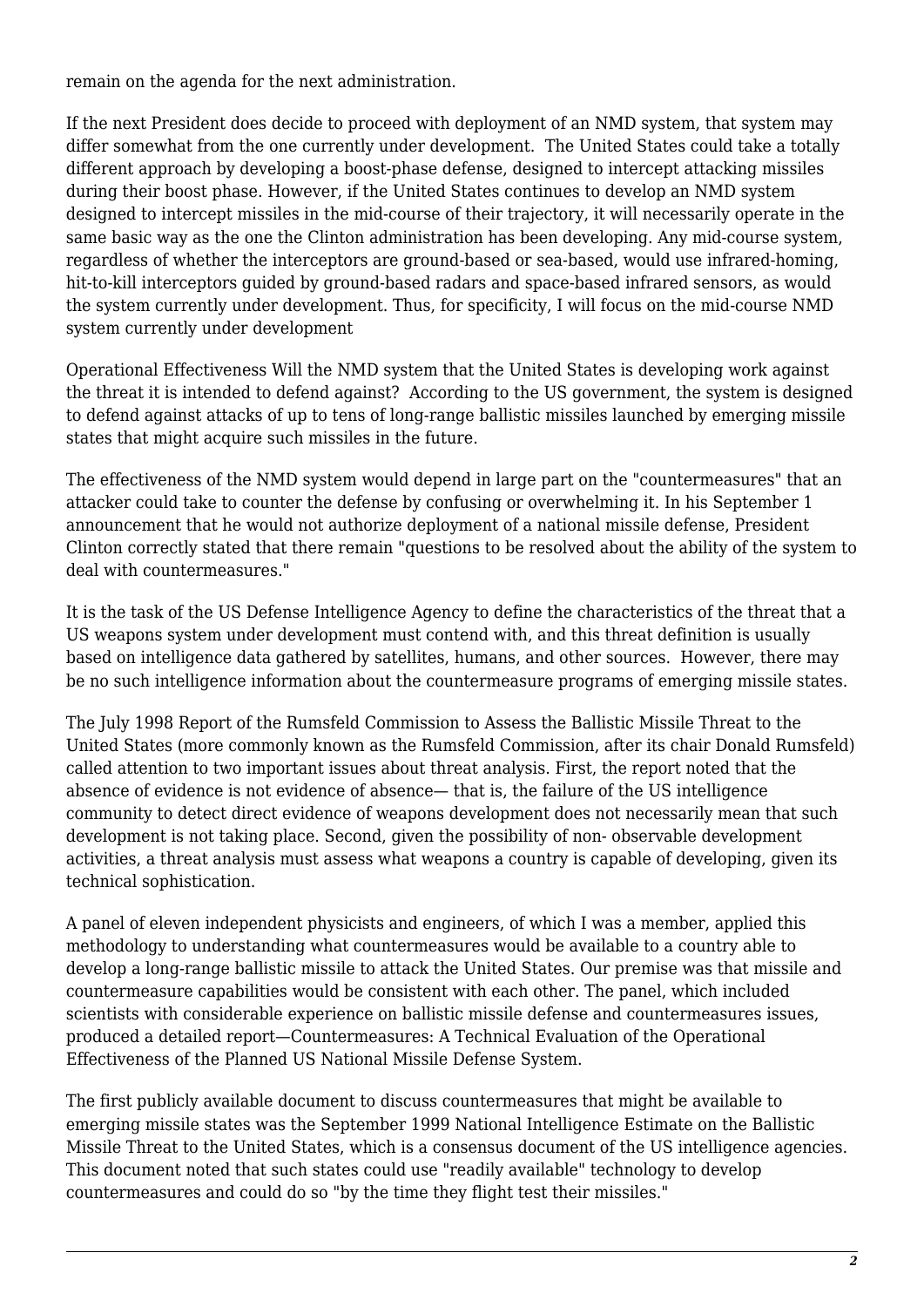Our study took the next step: we considered in detail the types of countermeasures that would be available and then assessed how effective the planned US NMD system would be against such countermeasures. Such a detailed analysis is possible because the United States is now so close to potential deployment that it has selected the specific interceptor and sensor technologies that the NMD system would use.

In our analysis we assume that the NMD system has all of the sensors and interceptors planned for the full system that would be deployed by 2010 or later. This is the system the Pentagon says will be effective against missile attacks using "complex" countermeasures. We made generous assumptions about the capability of the defense; we assume that the individual components work perfectly and their performance is limited only by the laws of physics. In particular, we assume that the system can "hit a bullet with a bullet."

We assume that the attacker can make a long-range missile and a nuclear or biological weapon to arm it with, and therefore possesses the technology and the scientific and engineering expertise required to do so. This is appropriate because that is the stated rationale for the US NMD system. Specifically, we assume a potential attacker can build: a multi-stage intercontinental-range missile with a payload of 1,000 kilograms; guidance accurate enough to target a large city; either a biological weapon containing anthrax or a nuclear warhead compact and light enough to be carried on the missile; and a reentry vehicle capable of shielding the warhead from reentry heating. An attacker with such capabilities is clearly capable of building a wide range of countermeasures.

The Countermeasures report surveys the types of countermeasures that would be available to an emerging missile state, and then goes into considerable detail for three of those countermeasures: (1) biological weapons deployed on submunitions, (2) nuclear weapons deployed with anti-simulation balloon decoys, and (3) nuclear weapons covered with a liquid-nitrogen cooled shroud.

We found that each of these three countermeasures would defeat the fully deployed NMD system by either causing it to fail catastrophically or significantly degrading its effectiveness.

An attacker using biological weapons could divide the agent into 100 or more small warheads, or submunitions, that would be released early in flight after boost phase. Such submunitions would simply overwhelm the planned NMD system. Our study considered how the attacker could disperse the submunitions and shield them from heating during reentry, and found that doing so would be difficult for a country that could deliver a unitary biological weapon via long-range missile.

An attacker using nuclear weapons could use anti-simulation decoys. In this case the decoys are not made to look exactly like a specific warhead, but the warheads are disguised to make them look like decoys. Anti-simulation is a particularly powerful tool against exo- atmospheric hit-to-kill interceptors. Above the atmosphere, there is no air resistance and lightweight objects travel on the same trajectory as heavy objects.

In the case we consider, we assume the attacker puts its nuclear warhead inside a balloon made of aluminized mylar, and released it along with dozens of empty balloons. Each of the balloons could be made a slightly different shape from the others.

We then consider in great detail the various ways that the defense might be able to use its different sensors to tell which balloon contains the warhead -- by the radar reflections of the balloons, by observing their motions or shapes, or by measuring their temperature and thermal behavior. We find that an attacker could readily make balloons that had no unique distinguishing physical characteristics that could be observed by the planned sensors. Thus, regardless of how capable and accurate the system sensors are, they would not be able to discriminate the empty balloons from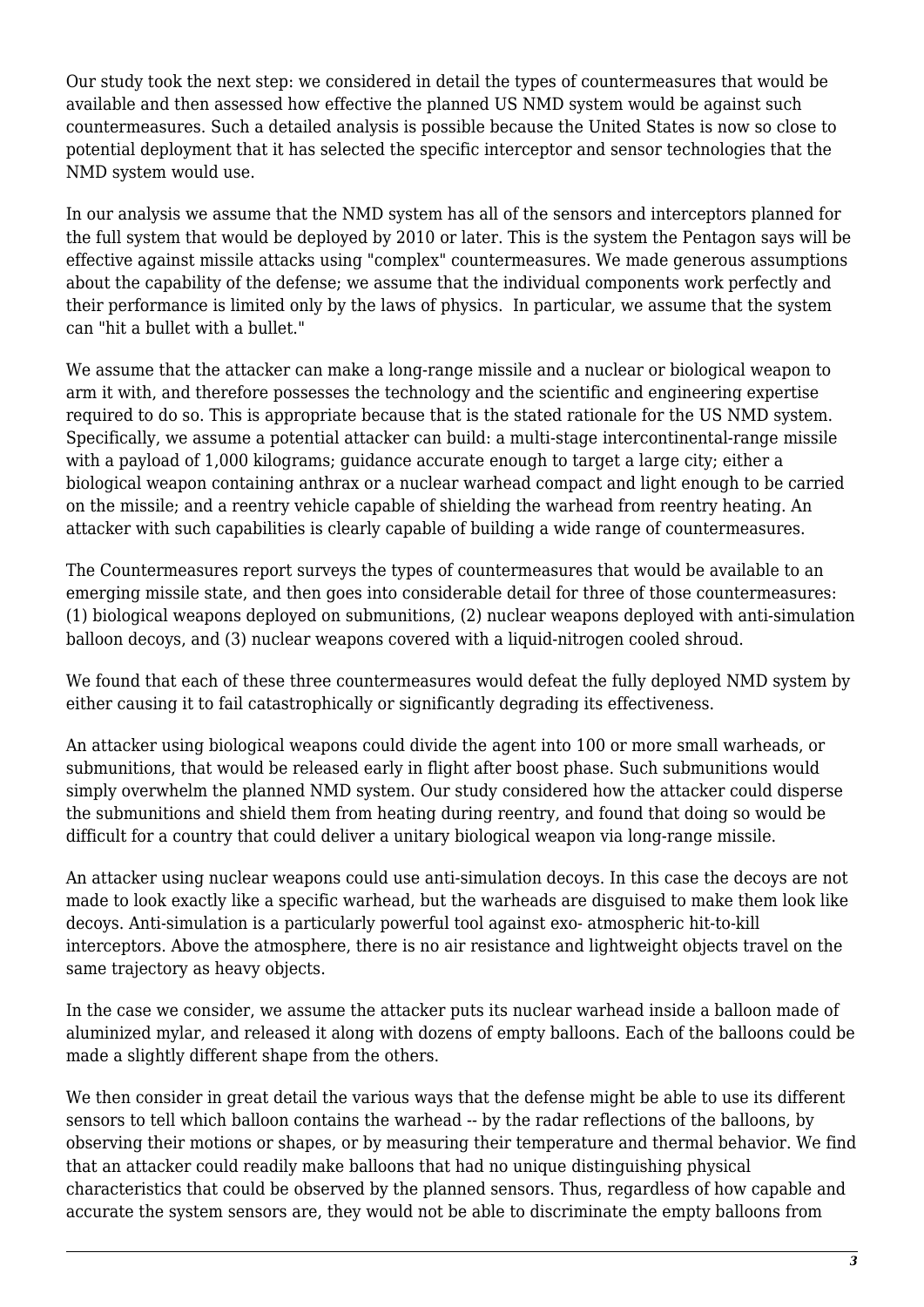those containing warheads. The defense would need to shoot at all the balloons to prevent the warheads from getting through, and an attacker could deploy enough balloons that the defense simply couldn't shoot at them all.

The third countermeasure is a "cooled shroud," in which the attacker covers its nuclear warheads with a double-walled cone containing liquid nitrogen. The very cold liquid nitrogen would greatly reduce the infrared radiation emitted by the shrouded warhead. Discrimination is not the issue here; the X-band radars could see each shrouded warhead and guide the interceptor close to its intercept point. But the cooled shroud would prevent the kill vehicle from homing on the warhead: the kill vehicle's infrared sensors could not detect the warhead in enough time to maneuver to hit it. Our report also shows that an attack could be launched on nighttime trajectories to prevent the kill vehicle from using visible light sensors for homing.

None of the technical analysis in our report has been publicly disputed. Instead, our critics have made one of two general arguments: (1) that we have underestimated how difficult it would be for an emerging missile state to develop and deploy the countermeasures we describe, or (2) that the system will eventually be able to respond to such countermeasures with counter-countermeasures that could defeat them.

We believe that the first criticism is clearly incorrect. Any country capable of building both an intercontinental-range ballistic missile and a nuclear warhead compact and light enough to be delivered by such a missile would clearly be able to build the relatively simple countermeasures our report analyzed.

Some—including Lt. General Kadish, Director of the Ballistic Missile Defense Organization (BMDO)—argue that emerging missile states would be unable to test their countermeasures enough to have confidence in them, and that the resulting uncertainty can deter an attack. However, the countermeasures we considered are well suited for testing in ground facilities or from aircraft and would not require flight testing on a missile.

Moreover, as the Rumsfeld Commission noted in their July 1998 report, emerging missile states such as North Korea neither require nor seek high standards of reliability in their missile programs. In fact, US threat assessments are based on the premise that emerging missile states can present a credible threat without adhering to high standards of testing and reliability. Thus, the United States declared the North Korean Nodong missile operational after a single test flight. If the missile programs of emerging missile states had to meet the standards some want to impose on countermeasures, there would be no missile threat.

The second criticism raises a valid point, but not one that undermines the conclusions of our report. First, as noted above, we considered the full planned NMD system, with all of its sensors and interceptors. The Pentagon states that this system would work against even "complex" countermeasures, and our report showed that this claim was incorrect.

It may indeed be possible to modify the planned NMD system to respond to the some of the countermeasures we discuss (but not to submunitions, which only a boost-phase system could hope to counter). But the offense has important advantages over the defense in this regard. Even if the United States made hardware changes to the planned NMD system to counter some of the countermeasures we discuss, it would take years to develop, test and deploy the new hardware, giving the attacker both the information and time needed to take additional steps to defeat it.

Because the United States is a relatively open society, and any NMD system must go through a multi-year test program in advance of its deployment, the attacker will know a great deal about what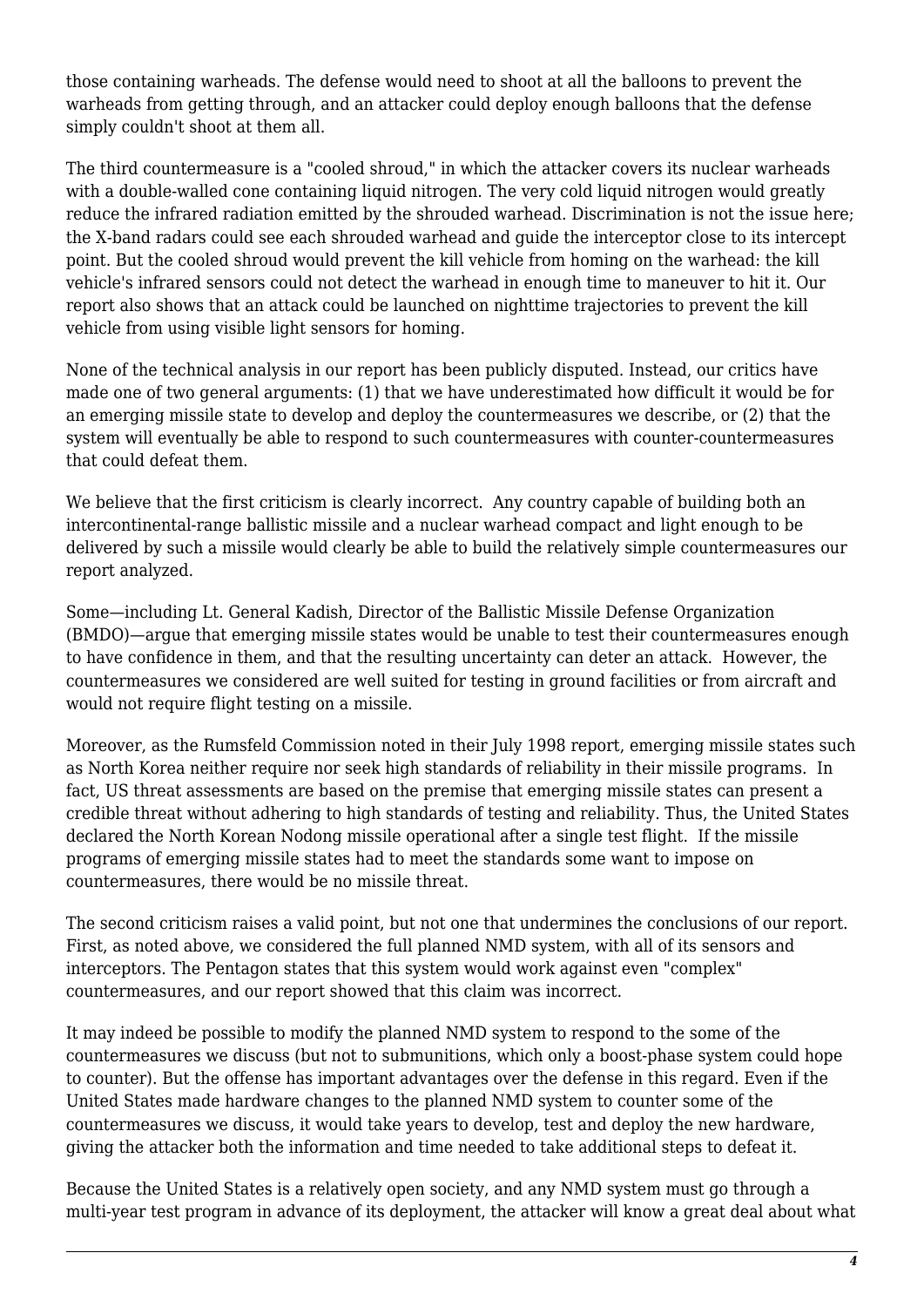sensors and components the NMD system will incorporate. The attacker will have this information well in advance of US deployment, and can tailor its countermeasures to the specific NMD system.

In contrast, the United States is likely to know very little about the countermeasures an emerging missile state is developing. A potential attacker will understand the importance of not divulging such information. As the Rumsfeld Commission emphasized, emerging missile states are increasingly able to conceal sensitive activities. The countermeasures we described could be deployed with considerable confidence without flight testing, after sufficient testing using ground facilities and, where appropriate, airplanes.

A Countermeasure Red Team In any event, there is a time-honored way to answer questions like this: do the experiment. As we recommend in the Countermeasures Report, the United States should establish an independent countermeasures "Red Team" to develop, build, and test countermeasures using information and technology available to emerging missile states.

There is a partial precedent for such an effort: BMDO oversees a program that develops, builds, and tests countermeasure prototypes to theater missile defenses—the Countermeasures Hands-On Program (CHOP). The program involves young scientists, engineers, and military officers not specifically trained in missile defense or countermeasures, who are only given access to the open literature and commercial off-the-shelf technology. But the CHOP program is oriented toward theater missile defenses and not to developing countermeasures to the NMD system. Moreover, the program staff serve for relatively short periods—a year or less—and therefore do not reflect the kind of in-house expertise an emerging missile state is likely to have. And because its funding, staff, and direction are under the control of BMDO, the program is not independent.

The planned NMD system should then be tested against the countermeasures the Red Team determines would be available to potential attackers. As the American Physical Society, the professional association of 42,000 physicists, noted in its April 2000 statement on NMD Technical Feasibility and Deployment: "The United States should not make a deployment decision unless that system is shown -- through analysis and through intercept tests -- to be effective against the types of offensive countermeasures that an attacker could reasonably be expected to deploy with its longrange missiles." Unfortunately, the United States may begin deployment before such tests are performed.

Confidence The issue of "effectiveness" (i.e., how well would the system work?) is different from, but related to, the issue of "confidence" (i.e., with what certainty would US military planners and politicians know how effective the system would be?)

An easy way to understand the difference between these two concepts is to consider a coin that was weighted so the odds of heads and tails was not necessarily 50%. What are the odds of getting heads? The odds are not known a priori. The only way to determine the odds is through testing—in this case, through repeated coin flips. The degree of confidence the coin flipper has in the odds will increase with the number of flips they do. For example, if the person flipped the coin once and it landed on "tails," the person could not conclude with any confidence that the odds of getting heads was zero. It is only by flipping the coin many times that the person can have any confidence in what the odds are of getting heads.

The same thing is true for the NMD system—the probability of intercepting an incoming warhead (or the effectiveness of the system) can only be determined through testing. And in order to have high confidence in what the effectiveness is, many tests are needed. Unlike the coin example, the outcome of an intercept attempt depends on may factors, so even more testing would be needed in this case to assess the defense effectiveness under a range of conditions. The fact that the attacker